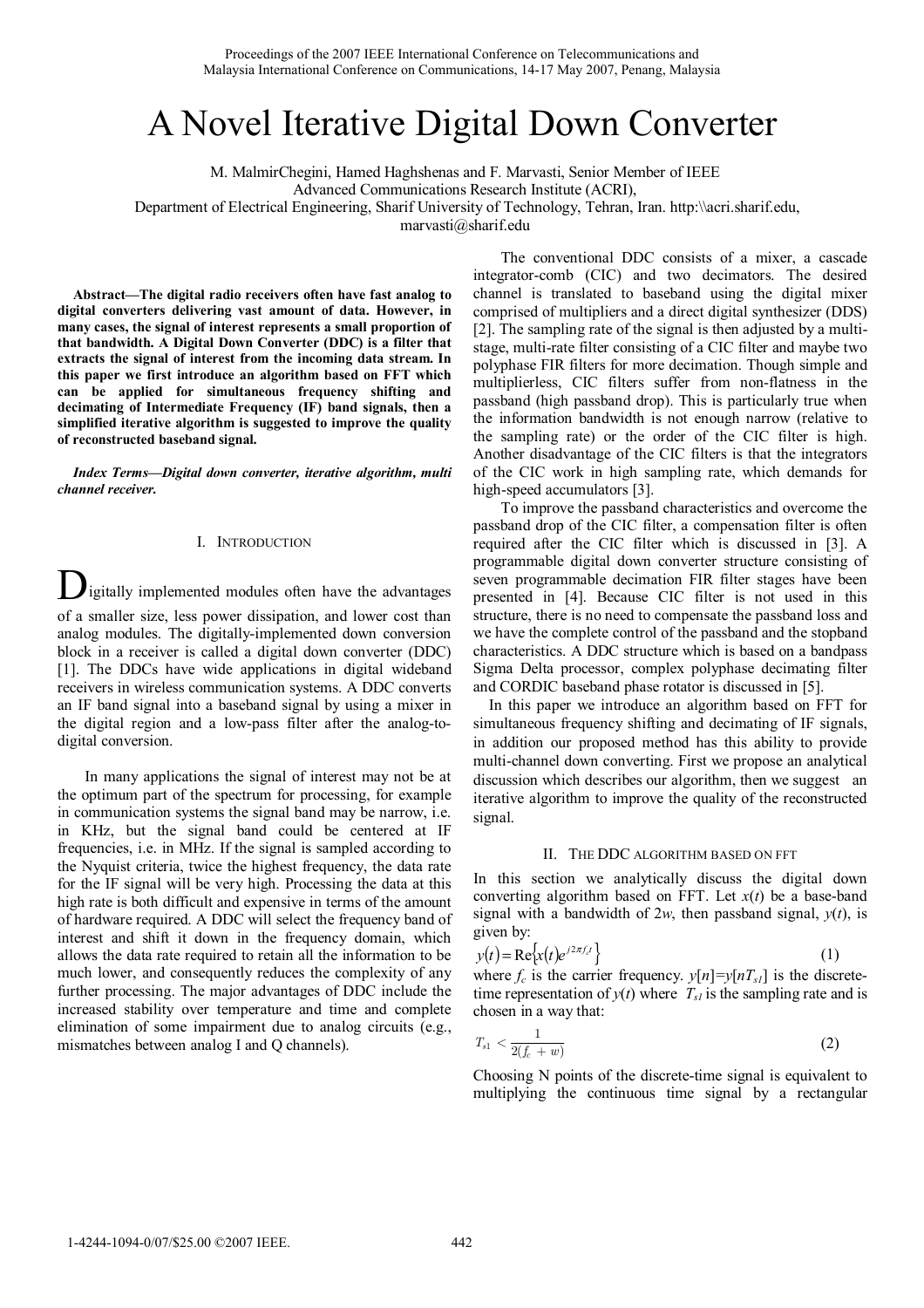window with the duration  $T_{s2} = NT_{s1}$ . The value of N should be chosen due to the bandwidth of the baseband signal and the sampling rate to satisfy the Nyquist condition, thus it is set to  $(2wT_{sI})^{\text{T}}$ .

$$
y_r(t) = y(t)\Pi\left(\frac{t}{T_{s2}}\right)
$$
 (3)

The Fourier transform of y(t) can be obtained in terms of the baseband signal,  $x(t)$ , i.e.,

$$
y(t) = \frac{1}{2} \Big( x(t) e^{j2\pi f_c t} + x^*(t) e^{-j2\pi f_c t} \Big)
$$
 (4)

$$
Y(f) = \frac{1}{2} \Big( X(f - f_c) + X^* (-f - f_c) \Big)
$$
 (5)

$$
Y_r(f) = \frac{T_{s2}}{2} \left( X(f) \otimes \text{sinc}(T_{s2}f)|_{f=f-f_c} + X^*(-f) \otimes \text{sinc}(T_{s2}f) \Big|_{f=f+f_c} \right)
$$
(6)

where  $\otimes$  denotes to the convolution operator, thus the N point-FFT of a discrete-time signal can be obtained from its Fourier transform as follows:

$$
Y_r[k] = \frac{1}{T_{s1}} \sum_{m} Y_r \left( \frac{k}{NT_{s1}} - \frac{m}{T_{s1}} \right)
$$
 (7)

Since  $x(t)$  is bandlimited and  $y_r(t)$  is a real signal,  $y_r[k]$  can be calculated as:

$$
Y_r[k] = \frac{T_{s2}}{2T_{s1}} X(f) \otimes \text{sinc}(T_{s2}f)|_{\frac{k}{NT_{s1}} - f_c}
$$

$$
k = 0, 1, ..., \left| \frac{N}{2} \right|
$$
(8)

Considering the following statement:

$$
S(f) = T_{s2}X(f) \otimes \operatorname{sinc}(T_{s2}f)
$$
\n(9)

The maximum of  $S(f)$  occurs at  $f=0$  with the value of:

$$
\max_{f} S(f) = T_{s2} \int X(f) \operatorname{sinc}(-T_{s2}f) df
$$
  
\n
$$
= T_{s2} \int \int x(t) e^{-j2\pi ft} dt \operatorname{sinc}(-T_{s2}f) df
$$
  
\n
$$
= \int x(t) \int T_{s2} \operatorname{sinc}(-T_{s2}f) e^{-j2\pi ft} df dt
$$
  
\n
$$
= \int x(t) \Pi \left(\frac{t}{T_{s2}}\right) dt
$$
 (10)

According to (8), the maximum value of  $Y_r[k]$  occurs when  $|k/NT_{s1}-f_c|$  is minimized; we show this minimum value by ∆*f*. If ∆*f=0*, according to (10), the maximum value of FFT becomes:

$$
\max_{k} \quad Y_{r}[k] = \frac{1}{2T_{s1}} \int x(t) \Pi\left(\frac{t}{T_{s2}}\right) dt \tag{11}
$$

$$
\xrightarrow{f(t)} \underbrace{\int_{t}^{t+T_{s2}} x(\tau) d\tau}_{t} \xrightarrow{x_o(t)} \underbrace{T_{s2}}_{\text{Sampler}} x_o[i]
$$

Fig. 1. The equivalent structure for digital down converting based on FFT

In case that ∆*f*≠0 the maximum value is:

$$
\max_{k} Y_{r}[k] = \frac{T_{s2}}{2T_{s1}} \int X(f - \Delta f) \operatorname{sinc}(-T_{s2}f) df
$$
  
\n
$$
= \frac{T_{s2}}{2T_{s1}} \int \int x(t) e^{j2\pi \Delta ft} e^{-j2\pi ft} dt \operatorname{sinc}(-T_{s2}f) df
$$
  
\n
$$
= \frac{1}{2T_{s1}} \int x(t) e^{j2\pi \Delta ft} \int T_{s2} \operatorname{sinc}(-T_{s2}f) e^{-j2\pi ft} df dt
$$
  
\n
$$
= \frac{1}{2T_{s1}} \int x(t) e^{j2\pi \Delta ft} \Pi \left(\frac{t}{T_{s2}}\right) dt
$$
\n(12)

Hence in our proposed algorithm we apply N point-FFT to the passband signal and then in each blocks we find the maximum value of the FFT. This value for the  $i^{th}$  block is called  $x_o[i]$ given by

$$
x_o[i] = \frac{1}{2T_{s1}} \int_{(i-1)T_{s2}}^{iT_{s2}} x(t)e^{j2\pi\Delta ft}dt
$$
 (13)

where  $\Delta f$  is the minimum value of  $\left| \frac{k}{NT_{s1}} - f_c \right|$  for all integer values of *k* from 0 to  $N/2$ . In case that the carrier frequency is one of the FFT points, the output is the integral of the baseband signal, so our proposed algorithm can be modeled as shown in Fig. 1. Since the sampling rate is relatively high in comparison to 2*w*, the  $x_o[i]$  is a good approximation for the baseband samples. In the next section an iterative algorithm has been proposed to improve the SNR of the reconstructed base band signal.

#### III. ITERATIVE ALGORITHM

The iterative algorithm [6], [7] is given by:

$$
x_{k+1} = \lambda G\{x(t)\} + (I - \lambda G)\{x_k(t)\}\tag{14}
$$

where  $\lambda$  is the relaxation parameter that determines the convergence rate.  $x_k(t)$  is the  $\hat{k}^{\text{th}}$  iteration and  $x_0(t)$  can be any function of time. However,  $x_0(t) = G\{x(t)\}\)$  can be a good choice to achieve faster convergence. In general, G can be either a linear or a non-linear operator. Defining the operators  $\hat{G} = \lambda G$ and  $E=I-\hat{G}$ , we can rewrite (14) as

$$
x_{k+1} = \hat{G}x + (I - \hat{G})x_k
$$
\n(15)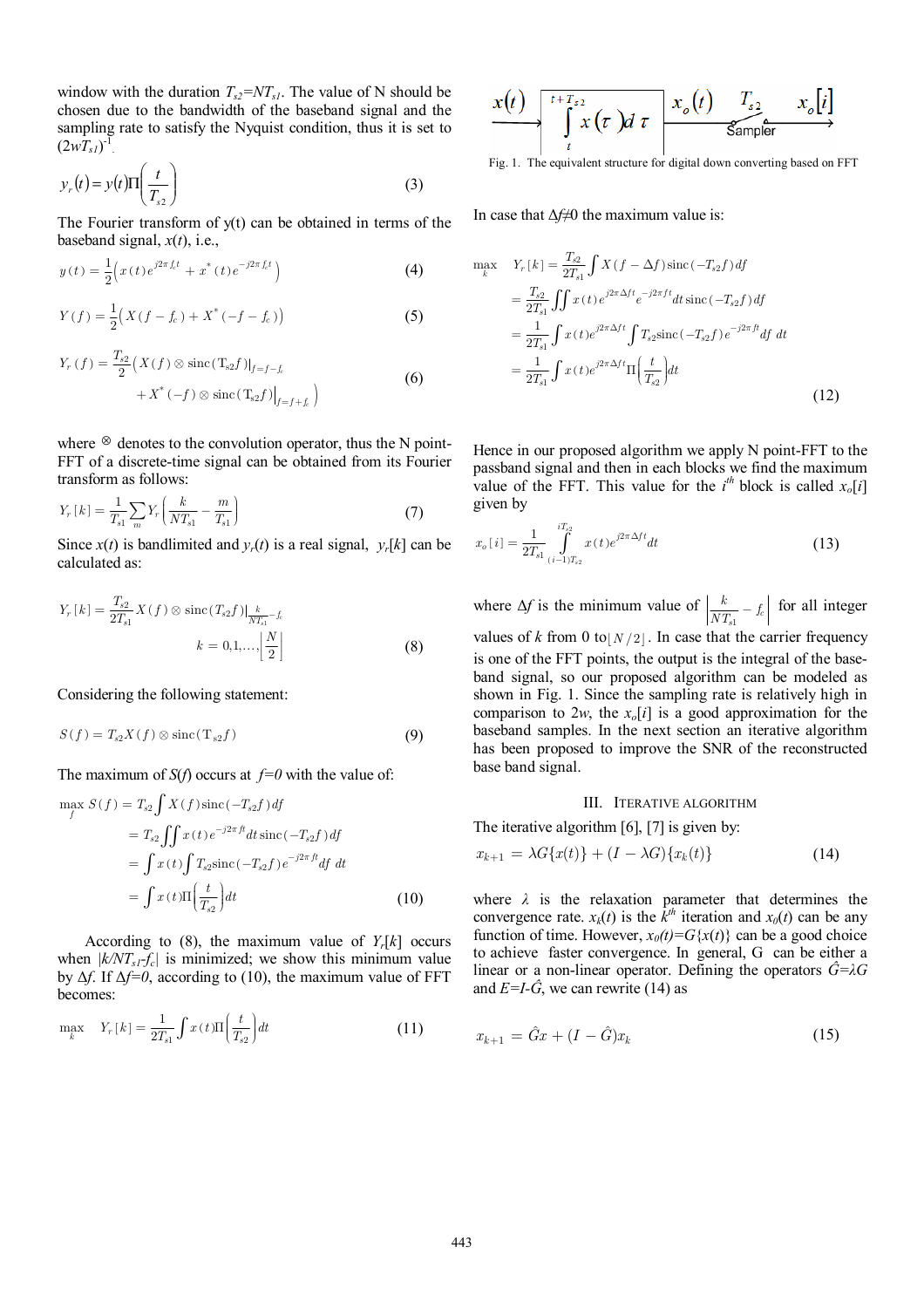

Fig. 2. Iterative algorithm and G operator in DDC .

It is straightforward to show that (15) can be written as:

$$
x_k(t) = (E^k + E^{k-1} + ... + E + I)x_0(t)
$$
\n(16)

If G is a linear operator, we have:

$$
E^{k} + E^{k-1} + \dots + E + I = \frac{I - E^{k+1}}{I - E}
$$
\n(17)

If the norm of operator *E* satisfies  $||E|| \leq 1$ , by increasing the number of iterations  $k$ , (15) approaches the inverse system  $\hat{G}$ <sup>1</sup>, therefore,  $x_k(t)$  converges to  $x(t)$ . By setting  $\lambda$  appropriately, we can satisfy this constraint in general. In our case, operator G is illustrated in Fig. 2.

The iterative algorithm introduces high complexity, because it is needed for the operator G to be repeated in the each iteration, but in case of DDC we have this possibility to reduce the computational complexity by combining upconverting and DDC modules.

$$
x_{PB}[i,n] = \text{Re}\left\{x[i,n]e^{j2\pi \frac{\hat{f}_n}{f_s}}\right\}
$$
  
= 
$$
\frac{x[i,n]e^{j2\pi \frac{\hat{f}_n}{f_s}} + x^*[i,n]e^{-j2\pi \frac{\hat{f}_n}{f_s}}}{2}
$$
 (18)

In case that the carrier frequency corresponds to one of the FFT points we have  $f_c/f_s = k/N$  where k is an integer, thus the DDC output for the  $i^{th}$  block can be calculated as:

$$
X_o[i,k] = \sum_{n=0}^{N-1} x_{PB}[i,n]e^{-j\frac{2\pi}{N}kn}
$$
\n(19)

Substituting (18) in (19) we have:

$$
X_o[i,k] = \frac{1}{2} \sum_{n=0}^{N-1} x[i,n] + \frac{1}{2} (\sum_{n=0}^{N-1} x[i,n] e^{-j\frac{2\pi}{N}(-2k)i})^*
$$
 (20)

if we define *a=*(*-2k mod N*) we have:

$$
X_o[i,k] = \frac{1}{2} \big( X[i,0] + X[i,a]^* \big) \tag{21}
$$

where  $X[i,k]$  denotes the  $k^{th}$  FFT-coefficient of the  $i^{th}$  block in  $x[n]$ , so we just need to calculate two FFT-coefficients in each iteration.

## IV. SIMULATION RESULTS

The simulations have been done for random band limited signals with bandwidth of 24 KHz and  $f_c$ =20MHz, where the length of each FFT frame is N=4096 and the sampling rate is 100MHz. The absolute values of the baseband signal (solid) and the reconstructed one based on FFT algorithm (dash) have been shown in Fig. 3. In this case, the SNR of the reconstructed signal is about 12dB. To improve the quality of the reconstructed signal, the iterative algorithm has been applied and the output SNR versus number of iterations is shown in Fig. 4. As seen for the single channel, it is possible to reconstruct the baseband signal perfectly by using the iterative DDC.







Fig. 4. SNR versus number of iterations for single channel DDC.